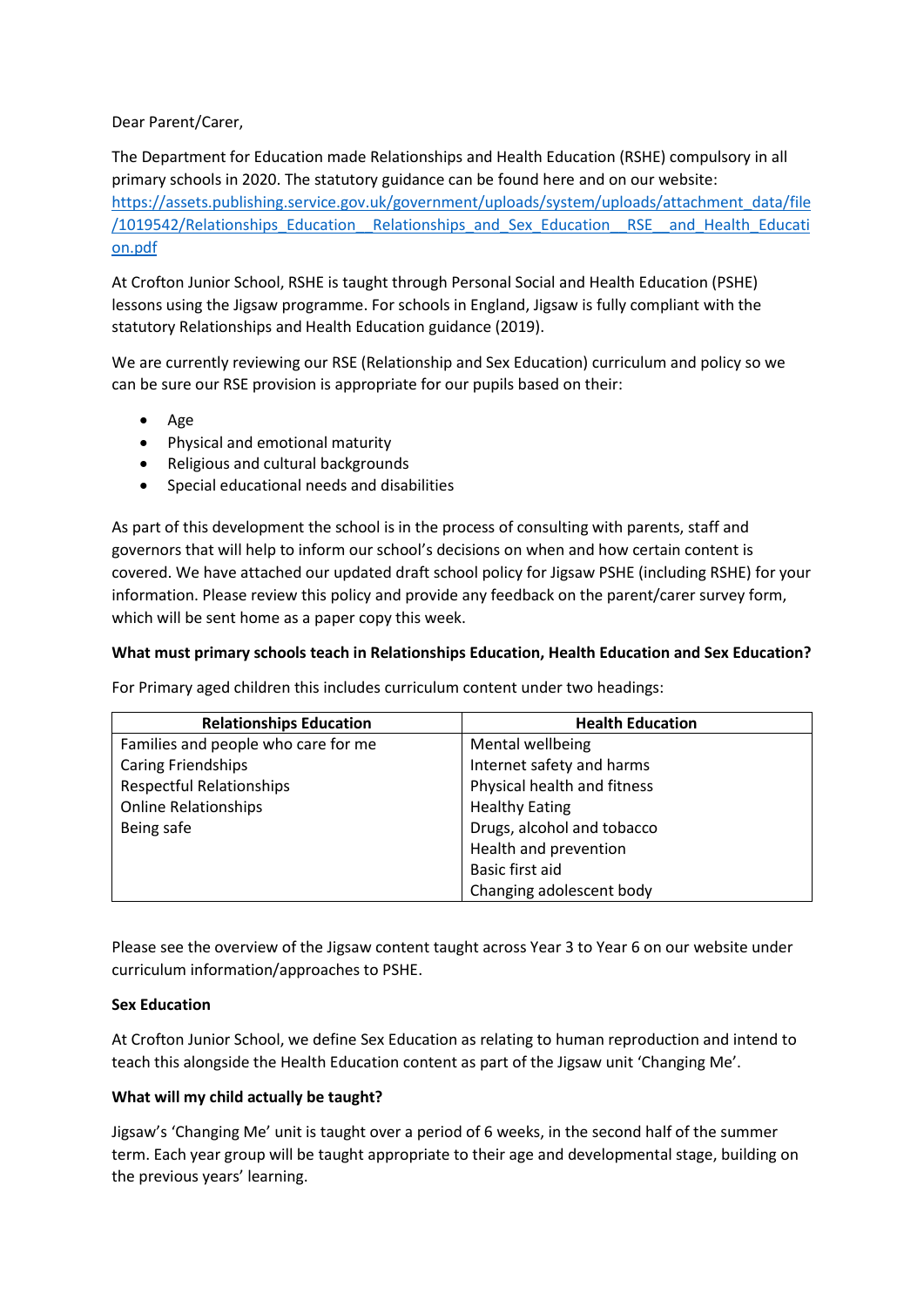Please note: at no point will a child be taught something that is inappropriate; and if a question from a child arises and the teacher feels it would be inappropriate to answer, (for example, because of its mature or explicit nature), the child will be encouraged to write their question down. We will then contact the parent/carer so that this question can be addressed at home. The question will not be answered to the child or class if it is outside the remit of that year group's programme.

The Changing Me Puzzle is all about coping positively with change and includes:

Ages 7-8 How babies grow and how boys' and girls' bodies change as they grow older. Introduction to puberty and menstruation.

Ages 8-9 Internal and external reproductive body parts. Recap about puberty and menstruation. Conception explained in simple terms.

Ages 9-10 Puberty for boys and girls in more detail including the social and emotional aspects of becoming an adolescent. Conception explained in simple biological terms.

Ages 10-11 Puberty for boys and girls revisited. Understanding conception to the birth of a baby. Becoming a teenager.

All lessons are taught using correct terminology, child-friendly language, diagrams and videos (all provided through the Jigsaw programme).

We would like to take this opportunity to reassure you that none of the teaching materials or strategies should shock pupils. All lessons will be taught in a strictly non-judgemental and non-biased manner to allow your child the opportunity to consider the information and develop their own values, attitudes and opinions about the topic. We would encourage you to discuss your child's relationships and sex education with them at home. This is an opportunity for you to share your family values in relation to the topics, building strong channels of communication about emotions, the human body and relationships with your child.

In the Summer 1 half term, all parents and carers will be contacted to remind and advise of the content covered in the Changing Me unit (taught in the Summer 2 term). This will give you time to ask class teachers any questions that you may have in advance of the unit. You may also wish to discuss some of the content that will be covered with your child in advance of the lessons.

## **Does my child have to take part in RSHE?**

All schools have a statutory duty to teach pupils the aspects of Relationship Education and Health Education and pupils **cannot** be withdrawn from these lessons. Please note that puberty and menstruation are part of Health Education.

Sex Education is not compulsory in Key Stage 2. As we have made the decision to teach Sex Education as part of the 'Changing Me' unit, pupils may only be withdrawn from specific lessons relating to human reproduction e.g. conception and birth. Withdrawal from these lessons must be put in writing and addressed to Mr Birdsall (the withdrawal form is in the appendix of the policy).

A parent or carer who wishes to withdraw their child from part or all of the Sex Education curriculum will be listened to and respected. We will discuss the importance of this education with parents and carers, explicitly sharing the benefits of participation and the potential issues associated with being withdrawn from the learning, but ultimately, we will support the parent/carer's right to withdraw their child from these lessons.